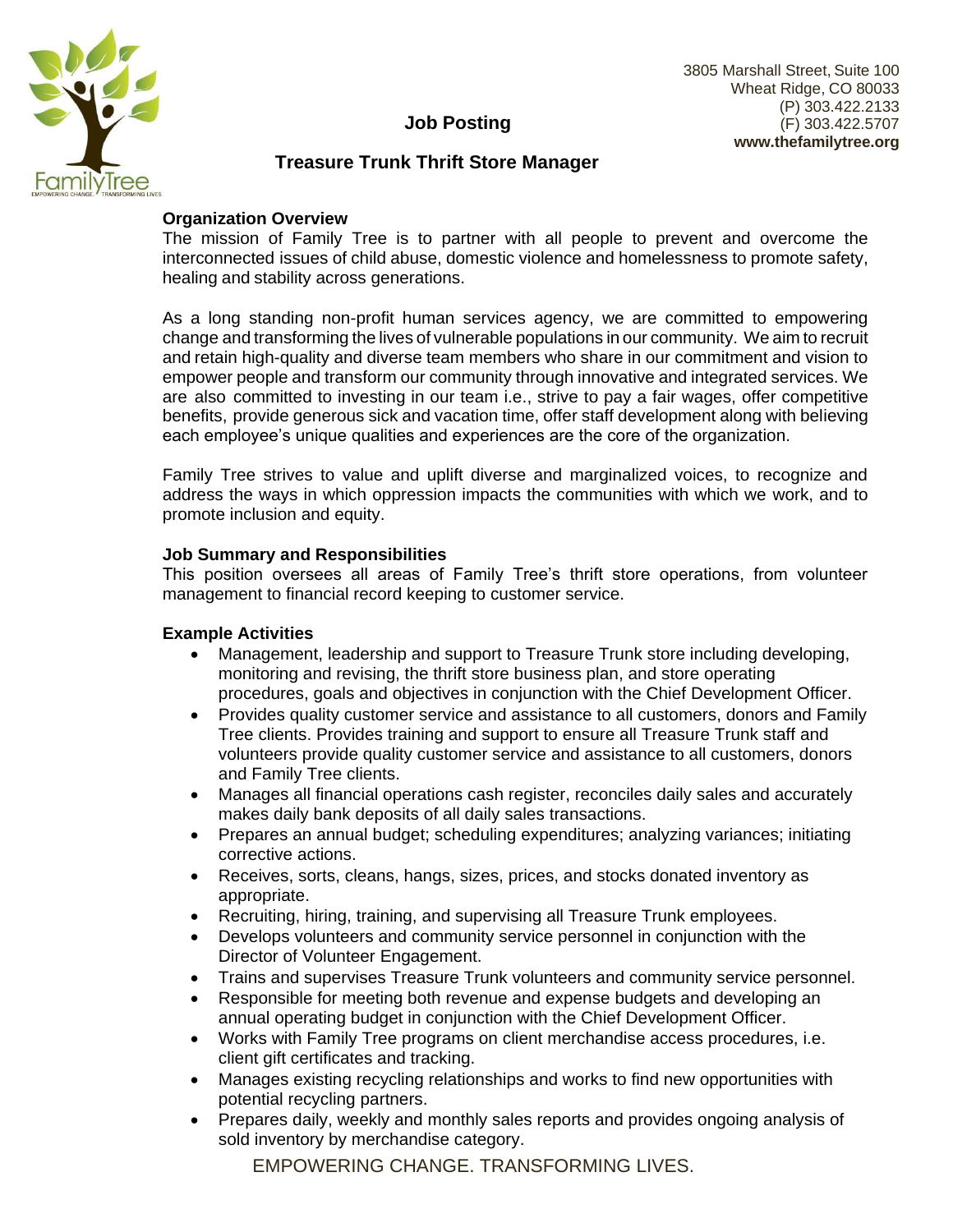- Coordinates with Family Tree Gifts and Community Support Department for advertising and promotional events.
- Responsible for cleanliness of store and setting up store window and seasonal displays, as appropriate.
- Serves as liaison between the Family Tree maintenance department and the property management company for all maintenance and facility repairs and improvements.

#### **Required Skills**

- Ability to think critically and make difficult decisions.
- Ability to learn quickly, attend to details, and adapt well to change.
- Able to meet deadlines, provide exceptional customer service and work independently.
- Attention to detail with the ablity to multi-task and prioritize in a high-volume, fastpaced, energetic work environment.
- This position requires excellent communication skills as well as skills in de-escalation techniques and customer service.
- Advanced computer skills; Word, Outlook and Salesforce or other web-based database system.
- Excellent customer service skills and leadership experience.
- Ability be respectful to all coworkers, customers, volunteers, clients, and donors.
- Ability to manage the book keeping of day-to-day transactions, order supplies and schedule team member hours.

### **Preferred Education and Experience**

Professional experience preferred in retail and/or customer service. Retail store management experience preferred and thrift store experience is ideal. English/Spanish bilingual skills preferred (with increased pay differential if fluent)

#### **Job Details**

**Location:** 5892 W. 44th Avenue, Wheat Ridge CO 80212

**Program:** Treasure Trunk Thrift Store

**Full/Part time Status:** Full-time, exempt

**Hourly Pay Rate:** \$47,951-\$57,564/year

The base salary range represents the low and high end of Family Tree's hiring range for this position. Actual salaries will vary depending on factors including but not limited to range of experience, years of experience. The range listed is just one component of Family Tree's total compensation package for employees.

**Benefits:** Medical, dental, vision, supplemental insurance, retirement plan and retirement plan match, employer paid long-term disability, EAP, wellness program, paid sick and vacation time

**Travel Requirements:** Minimal travel around the Denver Metro area to attend off-site meetings. **Schedule:** Monday-Friday between the hours of 9:00 AM-6:00 PM some evenings and weekends.

**Working Conditions:** The Thrift Store Manager may need to pitch in when needed to help the team and its members succeed. The retail environment can be faced paced at times. Regular interactions with customers, clients, donors, and volunteers is expected. Time spent outdoors is required during some phases of the donation process**.**

## **Equal Opportunities and Accommodations**

Family Tree is committed to building a workplace where inclusion is not only valued, but prioritized. We're proud to be an equal opportunity employer, seeking to create a welcoming and diverse environment. All qualified applicants will receive consideration for employment without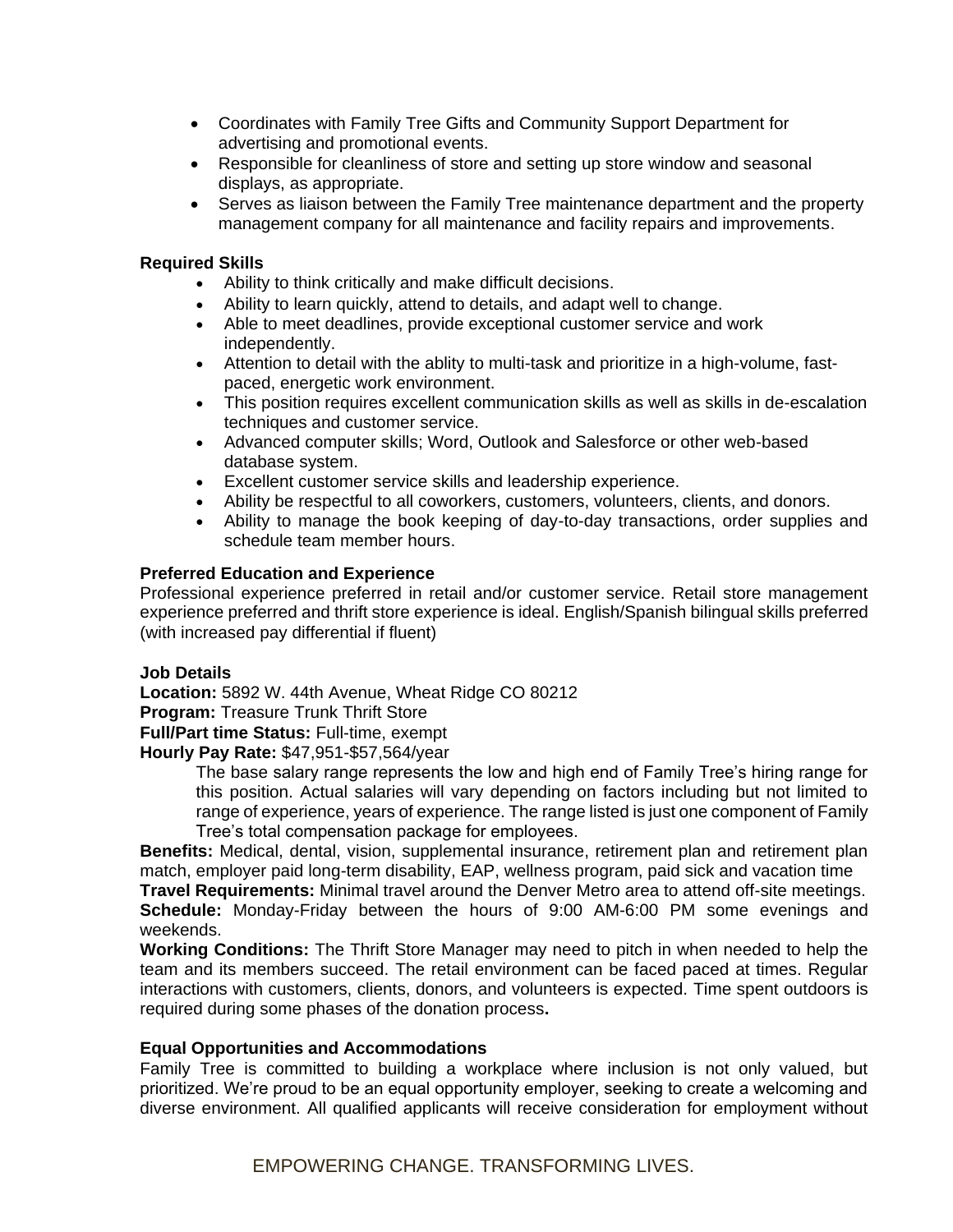regard to race, color, religion, gender, gender identity or expression, family status, marital status, sexual orientation, national origin, genetics, neuro-diversity, disability, age, or veteran status, or any other non-merit based or legally protected grounds.

Family Tree is committed to providing reasonable accommodations to qualified individuals with disabilities in the employment application process. To request an accommodation, please contact Human Resources at 303-403.5884, or by email at dberridge@thefamilytree.org

#### Fair Chance Hiring

We value diverse experiences, including those who have had prior contact with the criminal legal system. We are committed to providing individuals with criminal records a fair chance at employment.

For more information about Family Tree and other open positions please go to www.thefamilytree.org/careers.

To apply for this position or other positions please send your resume to hrjobs@thefamilytree.org